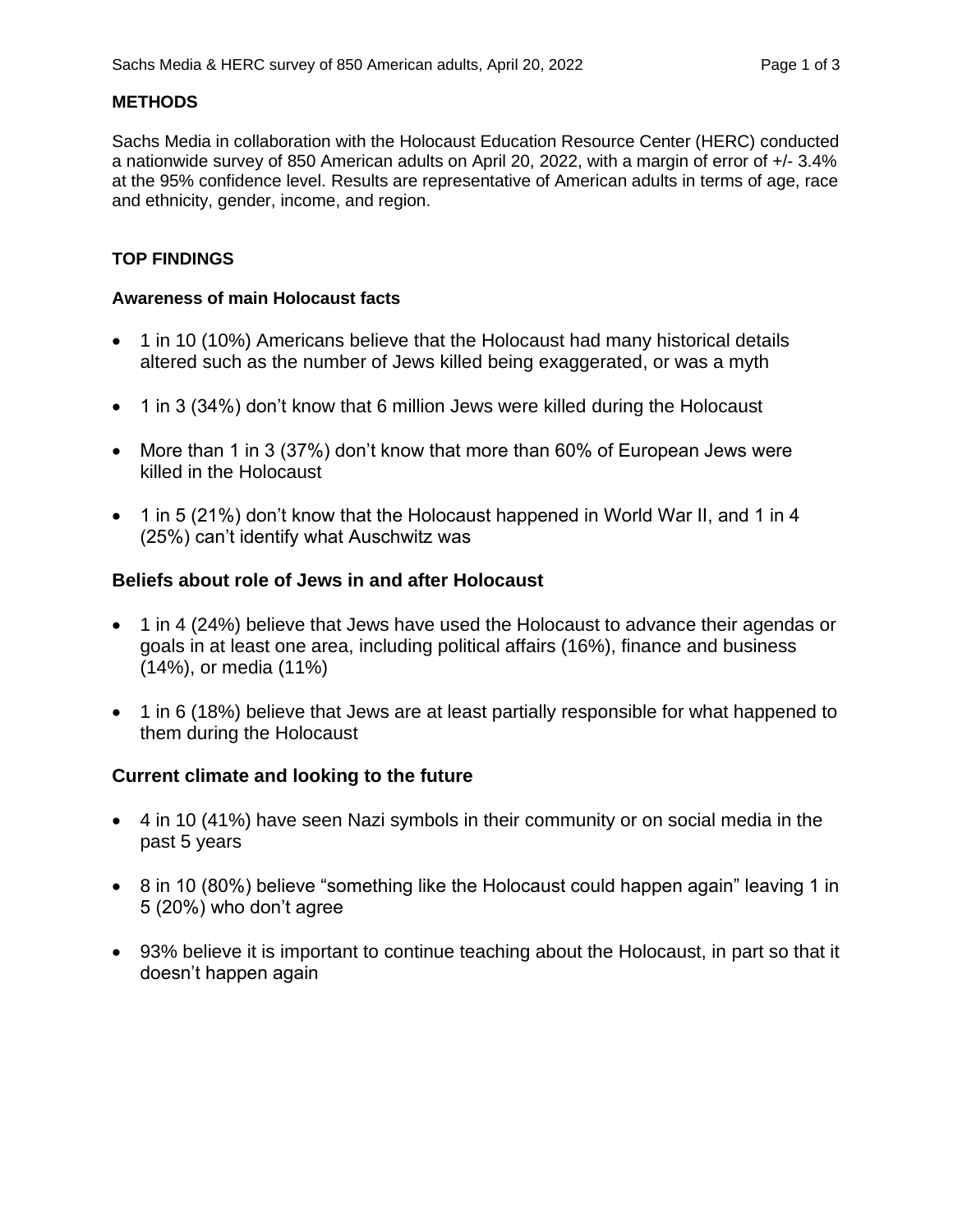# **DATA TABLES**

| Which describes your perception of the Holocaust?                                |     |
|----------------------------------------------------------------------------------|-----|
| The historical depiction of the Holocaust is accurate                            | 87% |
| The numbers of deaths in the Holocaust are at least somewhat exaggerated         | 6%  |
| The Holocaust is at least partially a myth, with many historical details altered | 3%  |
| The Holocaust didn't happen                                                      | 1%  |
| N/A - I don't know what the Holocaust is                                         | 3%  |

| How many Jews do you believe were killed during the Holocaust? |     |
|----------------------------------------------------------------|-----|
| 6 million                                                      | 66% |
| Doesn't know (NET)                                             | 34% |
| 'Don't know                                                    | 18% |
| 'Fewer than 1 million                                          | 2%  |
| '1 million                                                     | 2%  |
| '2 million                                                     | 3%  |
| '3 million                                                     | 4%  |
| '4 million                                                     | 3%  |
| '5 million                                                     | 3%  |

| In what war did the Holocaust occur? |       |
|--------------------------------------|-------|
| World War II                         | 79%   |
| World War I                          | 7%    |
| Korean War                           | $1\%$ |
| Vietnam War                          | 1%    |
| Not sure                             | 12%   |

| True or False: Auschwitz was a refugee camp where Jews went to flee persecution by Nazis |     |
|------------------------------------------------------------------------------------------|-----|
| True                                                                                     | 13% |
| False                                                                                    | 75% |
| Not sure                                                                                 | 12% |

| True or False: More than 60% of European Jews were killed in the Holocaust |     |
|----------------------------------------------------------------------------|-----|
| True                                                                       | 62% |
| False                                                                      | 5%  |
| Not sure                                                                   | 32% |